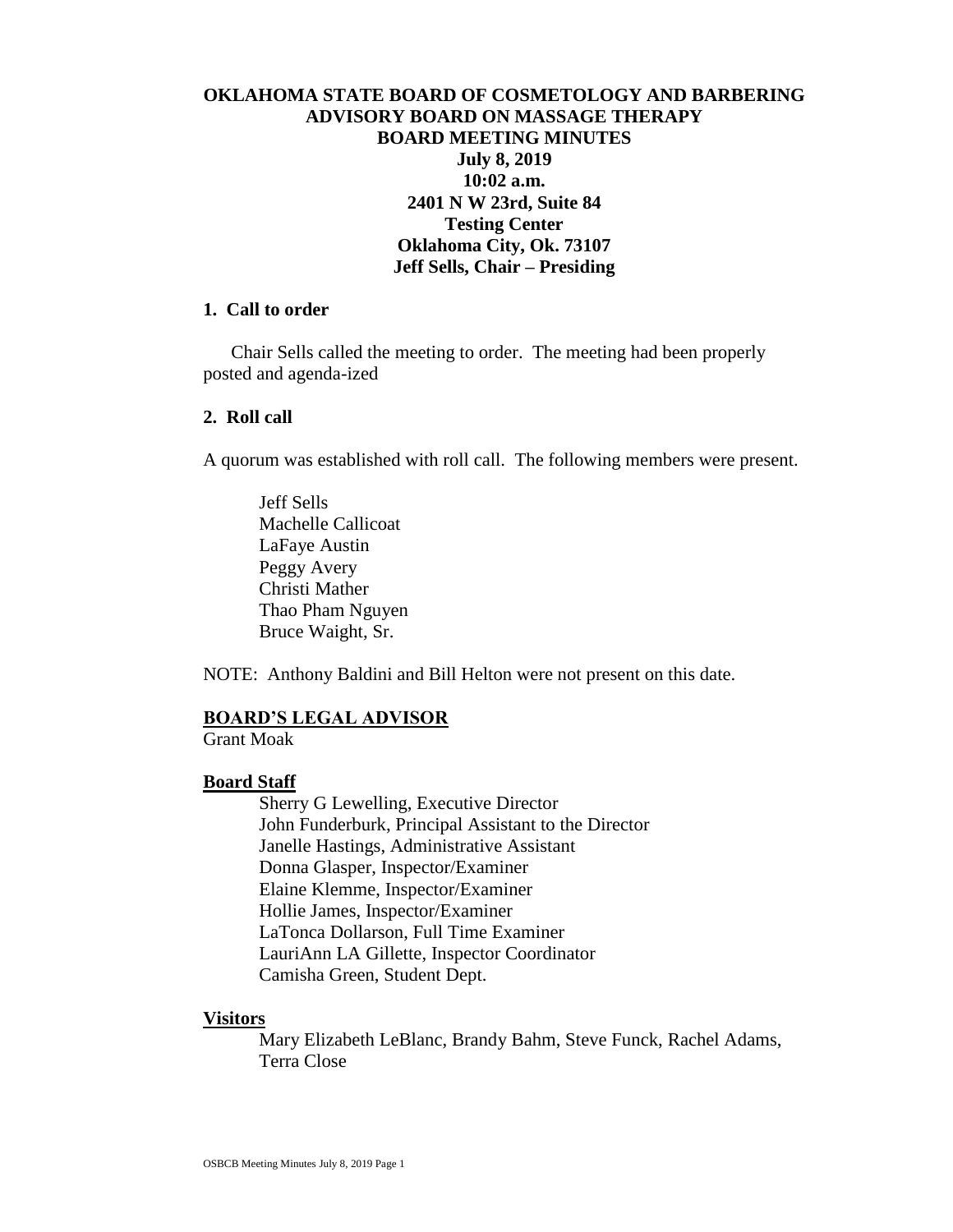# **3. Discussion and possible action to approve or disapprove budget report (May 1, 2019 to June 30, 2019)- Steve Funck and Brandy Bahm, OMES, Agency Business Services**

Mr. Funck stated that all departments are operating under budget. Ms. Bahm reported there were no changes for FY20.

A motion was made by Mr. Waight and seconded by Ms. Mather to approve budget report (May 1, 2019 to June 30, 2019)

### **Voting**:

Callicoat, yes; Austin, yes; Avery, yes; Mather, yes; Pham-Nguyen, yes; Waight, yes.

### **Motion passed.**

# **4. Discussion and Possible Action to Approve or Disapprove Board Meeting Minutes from May 13, 2019 and June 10, 2019**

A motion was made by Ms. Callicoat and seconded by Mr. Waight to approve Meeting Minutes from May 13, 2019 and June 10, 2019

# **Voting**:

Callicoat, yes; Austin, yes; Avery, yes; Mather, yes; Pham-Nguyen, yes; Waight, yes.

#### **Motion passed.**

**5. Public comment**- Opportunity for the board to receive public comments. Each speaker is limited to three minutes. Comments must be related to items listed on the agenda.

No requests for public comment were heard.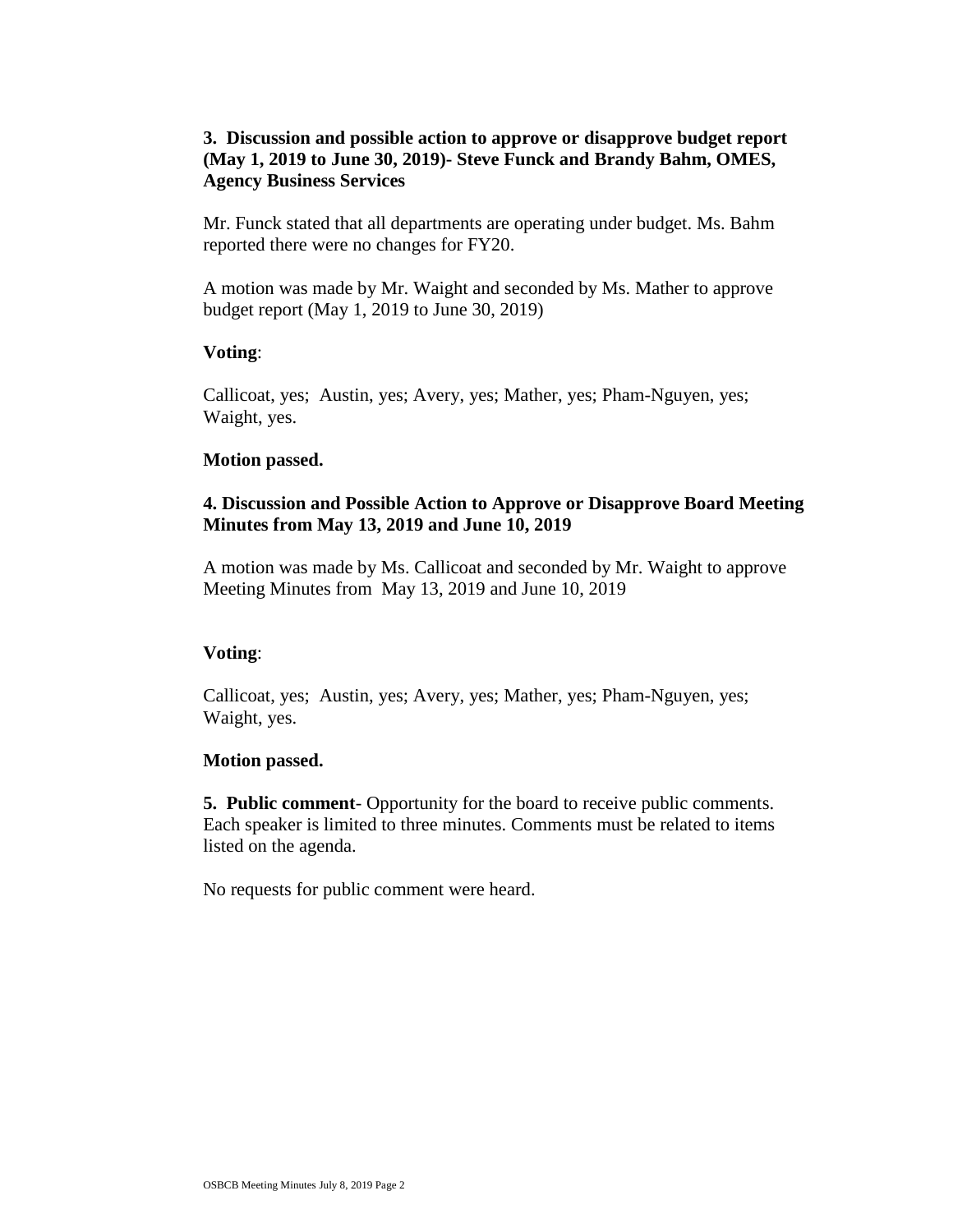#### **6. Director's report - Sherry G. Lewelling**

**Citations**—Ms. Lewelling turned the floor over to the Board's legal advisor, Grant Moak to address this topic. Mr. Moak said four or five years ago the US Supreme Court ruled on a case involving the North Carolina Dental Board, that imposed restrictions on licensing boards where majority members are what we call 'active market participants" meaning members of board are licensees that make decision about other licensees such as revoking, suspending licenses, etc. and any final action has to be approved by the AG's office. If it fulfills a legitimate government purpose, then it becomes effective, so it added an additional step to the disciplinary process that boards take, it applies to cosmetology and barbering but not massage therapy as there are no massage therapists on the board. This all stemmed from the North Carolina Dental Board issuing cease and desist letters to 'teeth whiteners' which were ignored, so the dental board appealed to the mall owners, saying you've got unlicensed persons practicing dentistry, etc. and the mall shut them down, then the 'teeth whiteners' sued for anti-trust violation.

The final decision of SCOTUS was that there was potential anti-trust liability when the licensing board is made up of a majority of board members that practice the profession that they also regulate. In Oklahoma the way this was addressed was by an executive order from Governor Fallin that required any board recommendations, including issuing fines, to be first sent to the AG. Governor Stitt issued an executive order that affirms this but makes certain exceptions in that they do not have to be first sent to the AG's office to issue fines. Mr. Moak went on to say we do have the green light on issuing fines but we need to get some things worked out in a way that is consistent with the executive order.

Mr. Sells said our main goal is to pursue unlicensed practitioners who are potentially putting the public at risk and the salon owners that are allowing it, he also clarified that safety and sanitation violations can be fined on the second offense of the same violation.

**Social Media Page**- Ms. Lewelling said John spoke with OMES and they provided some tips on social media page, they said you must have a personal Facebook page, they recommended creating a fake account, several people must have administrative privileges so updates can be done, there is a process to set up government page and they can assist us on that if we need help. OMES also recommended that the public is able to post comments unless they are inappropriate, we must set standards on what to post and stay away from controversial topics. Ms Lewelling does not want to create a forum for people to get on there and complain, and biggest concern of all is who will manage the page, as the office staff does not have time, it would require a lot of daily attention. Mr. Waight agreed that a social media page was important but did agree that it would be a full time job and asked if it was feasible to add a position. Mr. Sells added that it was not currently in the budget, but could be looked at in the future.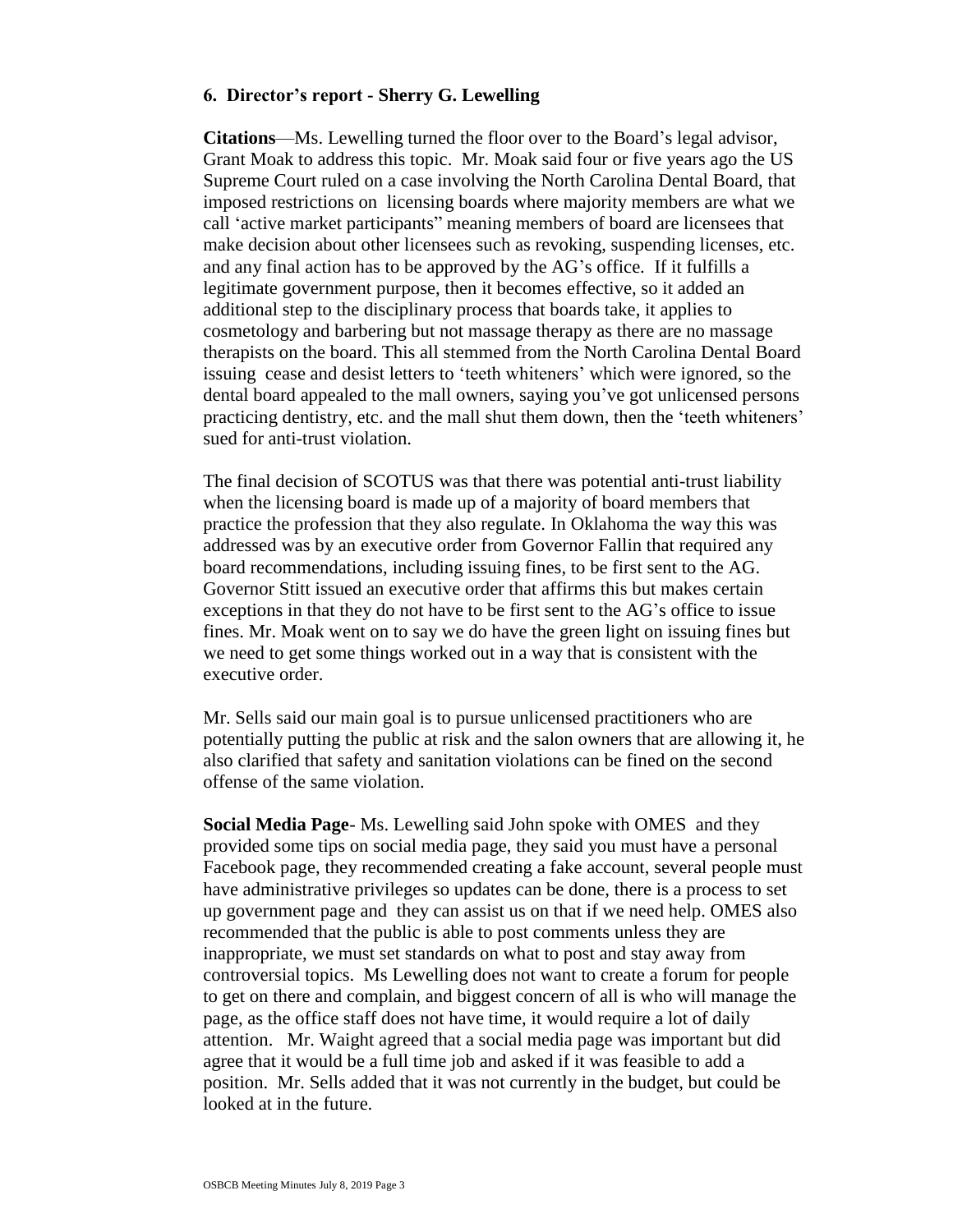**IT Project's Update**—Ms. Lewelling said the electronic inspection program is a priority, we fixed a few little glitches here and there, now that FY20 has started we will focus replacing the current system. Our inspector numbers for May and June 2019, includes 999 actual inspections, 293 attempted inspections and 26 schools for a total of 1,318 inspections in two months and that was with only 3 inspectors in the field as we were still testing career techs every day in May and June and still have one inspector position open.

Also she said we graduated our second class in the R.I.S.E. program at Mabel Basset Correctional Center, she and Elaine Klemme will go out on July 9 to conduct their state board exams. Ms. Luther also asked if she would help review the applicants for the next class.

**7. Massage Therapy report** - Laura Grisso, Ms. Lewelling said there was really nothing to report at this time since the legislative session has ended.

### **8. Discussion and possible action to change the September 9th board meeting due to conflict with the NIC conference.**

A motion was made by Ms. Callicoat and seconded by Ms. Austin to move the September 9<sup>th</sup> board meeting to Thursday September 12, 2019 at 9:00 am.

# **Voting**:

Callicoat, yes; Austin, yes; Avery, yes; Mather, yes; Pham-Nguyen, yes; Waight, yes.

# **Motion passed.**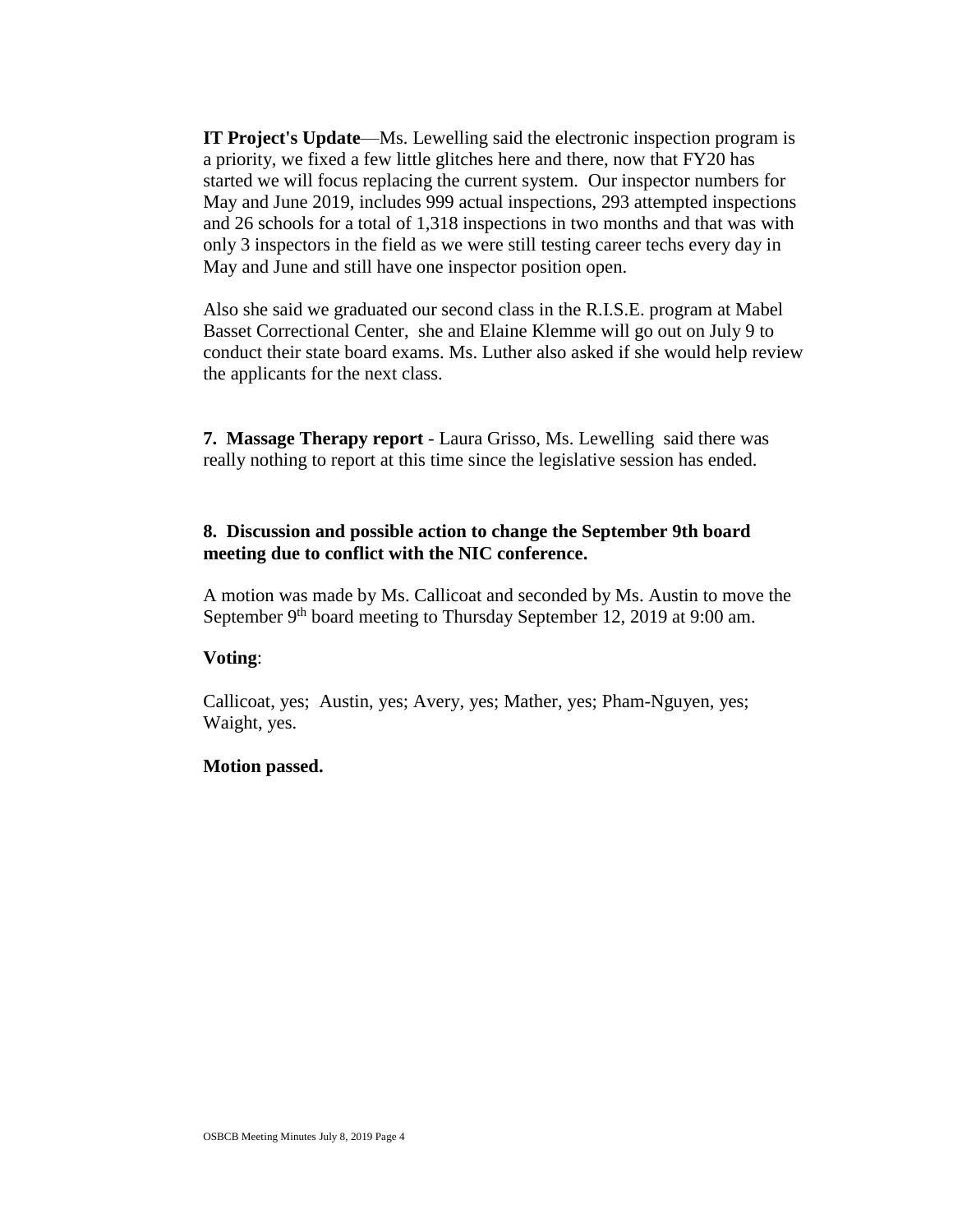#### **9. Discussion and possible action to approve board members and/or staff to the following conferences**

FARB (Federation of Associations of Regulatory Boards) October 3rd - 6<sup>th.</sup> St. Louis MO NABBA (National Association of Barber Boards of America) September 15th – 19th, Sparks, NV NIC (National Interstate Council of State Boards of Cosmetology) September 7th – 9<sup>th</sup> Milwaukee WI FSMTB (Federation of State Massage Therapy Boards) October 3rd - 5<sup>th</sup>, Atlanta, GA

Ms. Lewelling mentioned that she would need to fly back from NIC on Sunday September 8 to attend a scheduled meeting with Occupational licensing task force committee and they will be reviewing our Cosmetology, Barbering, Esthetician and Nail tech licenses.

FARB- Sherry Lewelling, Machelle Callicoat, Jeff Sells and Grant Moak

NABBA-Bruce Waight, Sr and Sherry Lewelling

NIC—Sherry Lewelling, Jeff Sells, Machelle Callicoat, LaFaye Austin, Peggy Avery, and Christi Mather.

FSMTB- Laura Grisso and LauriAnn "LA" Gillette

A motion was made by Mr. Waight and seconded by Ms. Avery to approve board members and/or staff to these conferences.

#### **Voting**:

Callicoat, yes; Austin, yes; Avery, yes; Mather, yes; Pham-Nguyen, yes; Waight, yes.

#### **Motion passed.**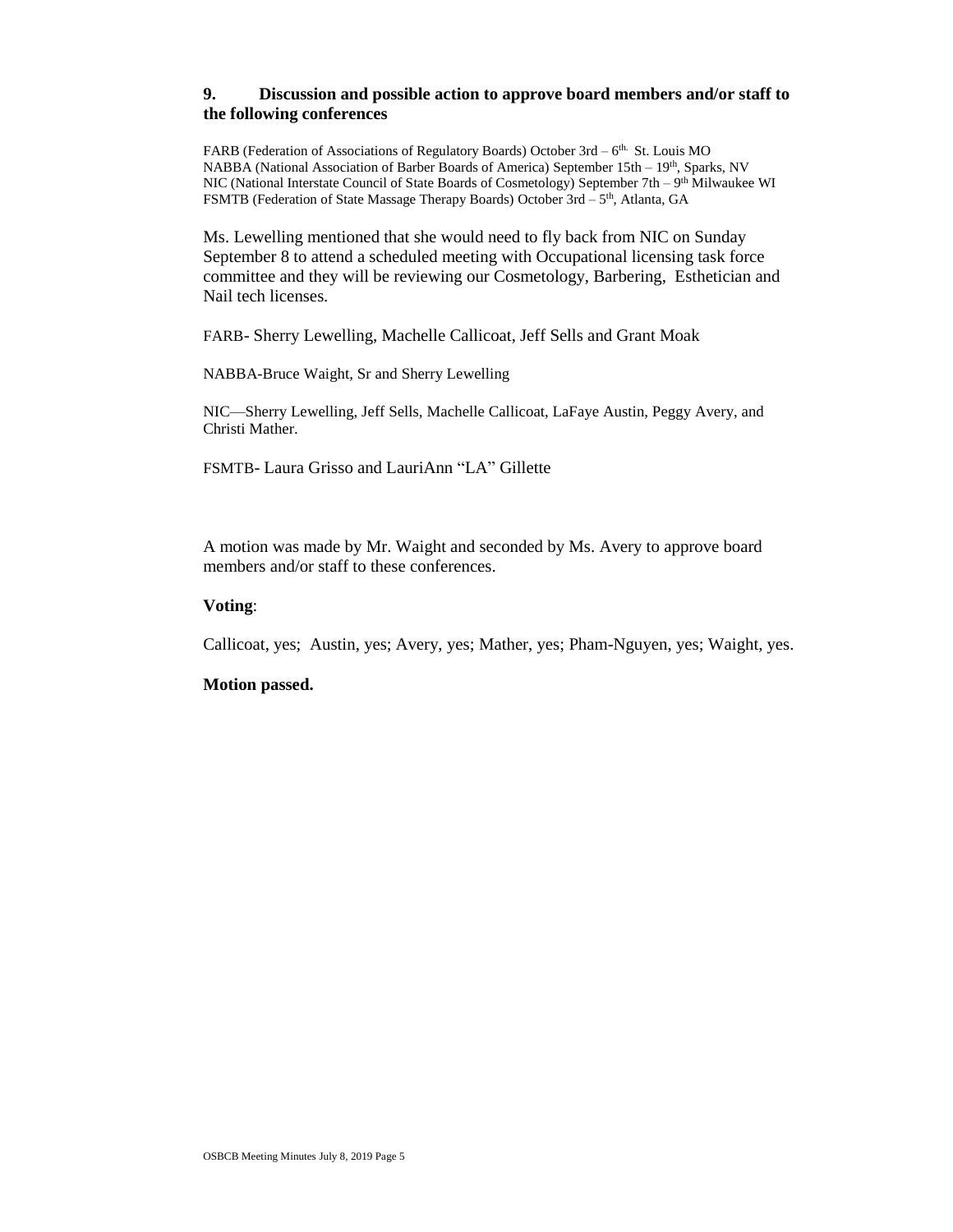#### **10. Discussion and possible action to elect officers.**

A motion was made by Ms. Austin and seconded by Ms. Mathers to nominate Mr. Sells for Chair.

No other nominations were heard.

### **Voting**:

Callicoat, yes; Austin, yes; Avery, yes; Mather, yes; Pham-Nguyen, yes; Waight, yes.

### **Motion passed.**

A motion was made by Ms. Austin and seconded by Mr. Waight to nominate Ms. Callicoat for Vice Chair.

No other nominations were heard.

# **Voting**:

Sells, yes; Callicoat, yes; Austin, yes; Avery, yes; Mather, yes; Pham-Nguyen, yes; Waight, yes.

# **Motion passed.**

# **11. New business which could not have been reasonably foreseen prior to posting of meeting agenda 25 O.S. sec.311 (A)(9)**

No new business was heard.

Mr. Waight was granted permission to mention that he was opening his second brick and mortar shop inside the Homeless Alliance.

Mr. Sells announced the Christy Luther of the RISE program, is now collecting supplies for the new program at Eddie Warrior. Donations can be dropped off at the Rise Program Resource Center located at 3132 NW 31<sup>st</sup> Oklahoma City OK 73112.